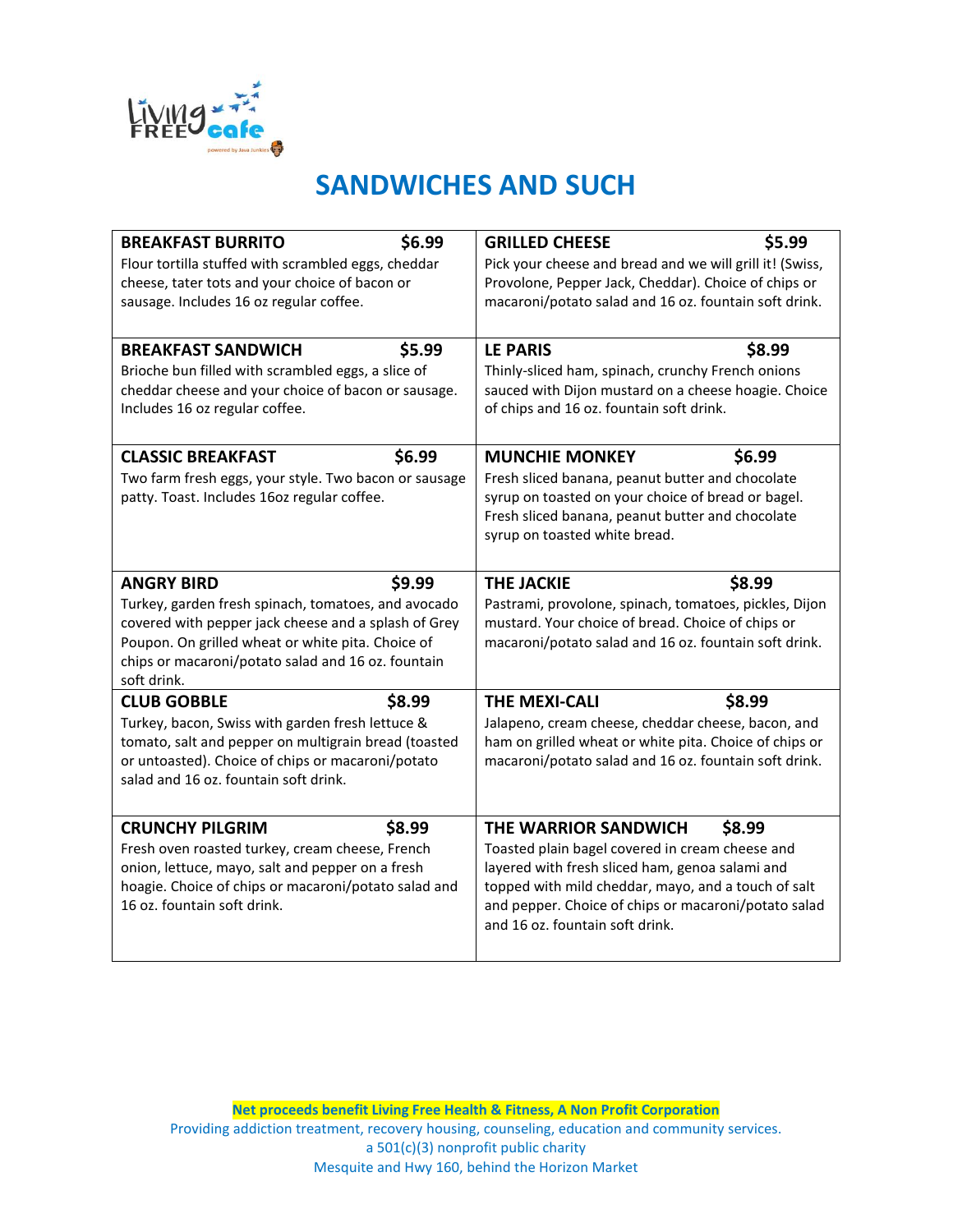

# **SANDWICHES AND SUCH (continued)**

| \$7.99<br><b>NOVEMBER</b><br>Turkey, cream cheese, Craisens, lettuce. Your choice<br>of bread. Choice of chips or macaroni/potato salad<br>and 16 oz. fountain soft drink.                                                                            |         | \$6.99<br><b>BASIC-B WRAP</b><br>A garden fresh lettuce wrap stuffed with turkey,<br>bacon, avocado, tomato and Swiss cheese. Choice of<br>chips or macaroni/potato salad and 16 oz. fountain<br>soft drink.    |  |
|-------------------------------------------------------------------------------------------------------------------------------------------------------------------------------------------------------------------------------------------------------|---------|-----------------------------------------------------------------------------------------------------------------------------------------------------------------------------------------------------------------|--|
| \$8.99<br><b>ITALY PITA</b><br>Fresh sliced ham and Genoa salami, provolone<br>with garden fresh spinach, tomato, mayo and<br>Italian seasonings. All in a pita and grilled on a<br>panini press. Chips, soft drink, mac or potato<br>salad included. |         | \$6.99<br><b>CHEF SALAD</b><br>Turkey, ham, Swiss and cheddar cheese strips with<br>hardboiled egg on a bed of salad or spinach. Choice of<br>chips or macaroni/potato salad and 16 oz. fountain<br>soft drink. |  |
| <b>THE BEEFSTER</b><br>Roast beef, cheddar cheese, spinach, tomato,<br>avocado, crunchy onions and mild horseradish<br>sauce. Choice of chips or mac/potato salad and<br>16 oz fountain soft drink.                                                   | \$10.99 |                                                                                                                                                                                                                 |  |

# **Add-ons Grab 'n Go**

| <b>ADD Bacon</b>                  | \$2.00 | <b>Cinnamon Roll</b>            | \$3.00 |
|-----------------------------------|--------|---------------------------------|--------|
| <b>ADD Sausage Patty</b>          | \$2.00 | <b>Muffins - All Varieties</b>  | \$3.00 |
| ADD Cheese (per 1 oz slice)       | \$1.50 | <b>Brownies</b>                 | \$3.00 |
| <b>ADD Avocado</b>                | \$2.00 | <b>Chips – All Varieties</b>    | \$1.00 |
| ADD Egg (each)                    | \$1.00 | <b>Macaroni Salad</b>           | \$2.00 |
| <b>ADD Crunchy Onions</b>         | \$1.00 | <b>Potato Salad</b>             | \$2.00 |
| <b>ADD Craisens</b>               | \$1.00 | Toast                           | \$2.00 |
| <b>ADD Jalapenos</b>              | \$1.00 | <b>Bagel &amp; Cream Cheese</b> | \$3.00 |
| <b>ADD Banana</b>                 | \$1.00 | <b>Tater Tots</b>               | \$2.00 |
| <b>ADD SUGAR FREE</b>             | \$1.00 | <b>Danish</b>                   | \$2.00 |
| Vanilla, Chocolate Raspberry      |        |                                 |        |
| <b>Extra Syrup Drizzle</b>        | \$1.00 |                                 |        |
| ADD 2 ounces meat                 | \$2.00 |                                 |        |
| Turkey, Ham, Roast Beef, Pastrami |        |                                 |        |
|                                   |        |                                 |        |